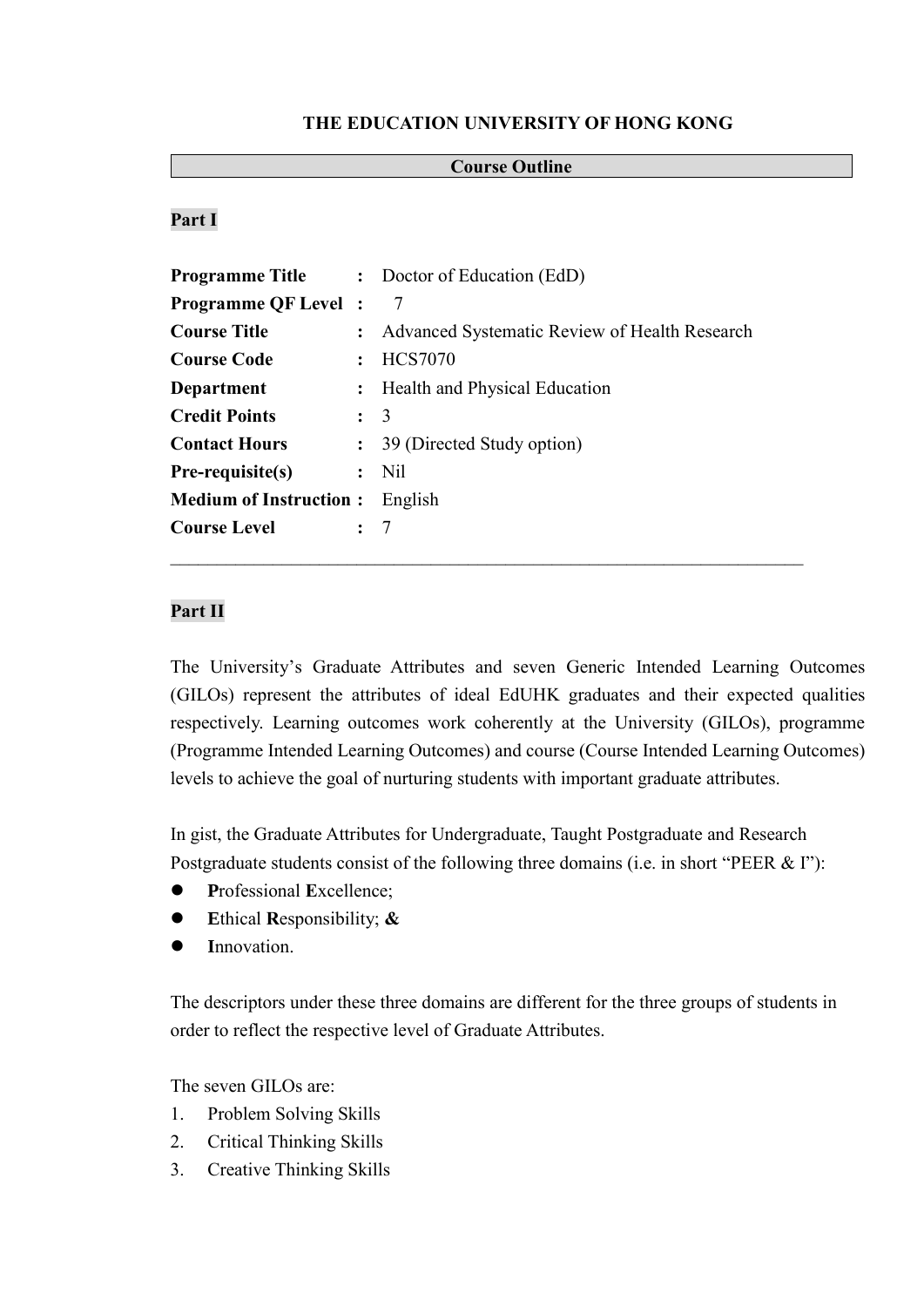- 4a. Oral Communication Skills
- 4b. Written Communication Skills
- 5. Social Interaction Skills
- 6. Ethical Decision Making
- 7. Global Perspectives

### **1. Course Synopsis**

This advanced level course is designed to provide students with a systematic way to review the primary research based on a set research question. They will learn to identify, select, synthesize and appraise the quality of research papers and the evidence relevant to the research question. On completion of this course, students will be able to collate the relevant evidence to address the specific research question. They will be able to apply the methods of systematic review to the design, analysis and interpretation of health research. They will learn how to minimize bias using these systematic methods that inform policy and health decisions.

## **2. Course Intended Learning Outcomes** (CILOs)

Upon completion of this course, students will be able to:

- $C I L O<sub>1</sub>$  Synthesize the evidence to critically search and evaluate the relevant scientific literature;
- $\text{CILO}_2$  develop a plan for a feasible data extraction process;
- $\text{CILO}_3$  examine the validity, bias and confounding of different research methods;
- $CILO<sub>4</sub>$  plan a critical appraisal of a systematic review.

| 3. Content, CILOs and Teaching & Learning Activities |  |
|------------------------------------------------------|--|
|                                                      |  |

| <b>Course Content</b>                                             | <b>CILOs</b>                        | <b>Suggested Teaching &amp;</b>                         |  |
|-------------------------------------------------------------------|-------------------------------------|---------------------------------------------------------|--|
|                                                                   |                                     | <b>Learning Activities</b>                              |  |
| Principles of a systematic review                                 | C <sub>LO<sub>l</sub></sub>         |                                                         |  |
| General methods for systematic review                             | $C$                                 | Tutorials,<br>Case study, Discussion<br>with supervisor |  |
| Identify the essential steps to conduct a<br>systematic review    | C <sub>L</sub> O <sub>L,2,3</sub>   |                                                         |  |
| Develop a systematic review / meta-<br>analysis research protocol | C <sub>L</sub> O <sub>L,2,3,4</sub> |                                                         |  |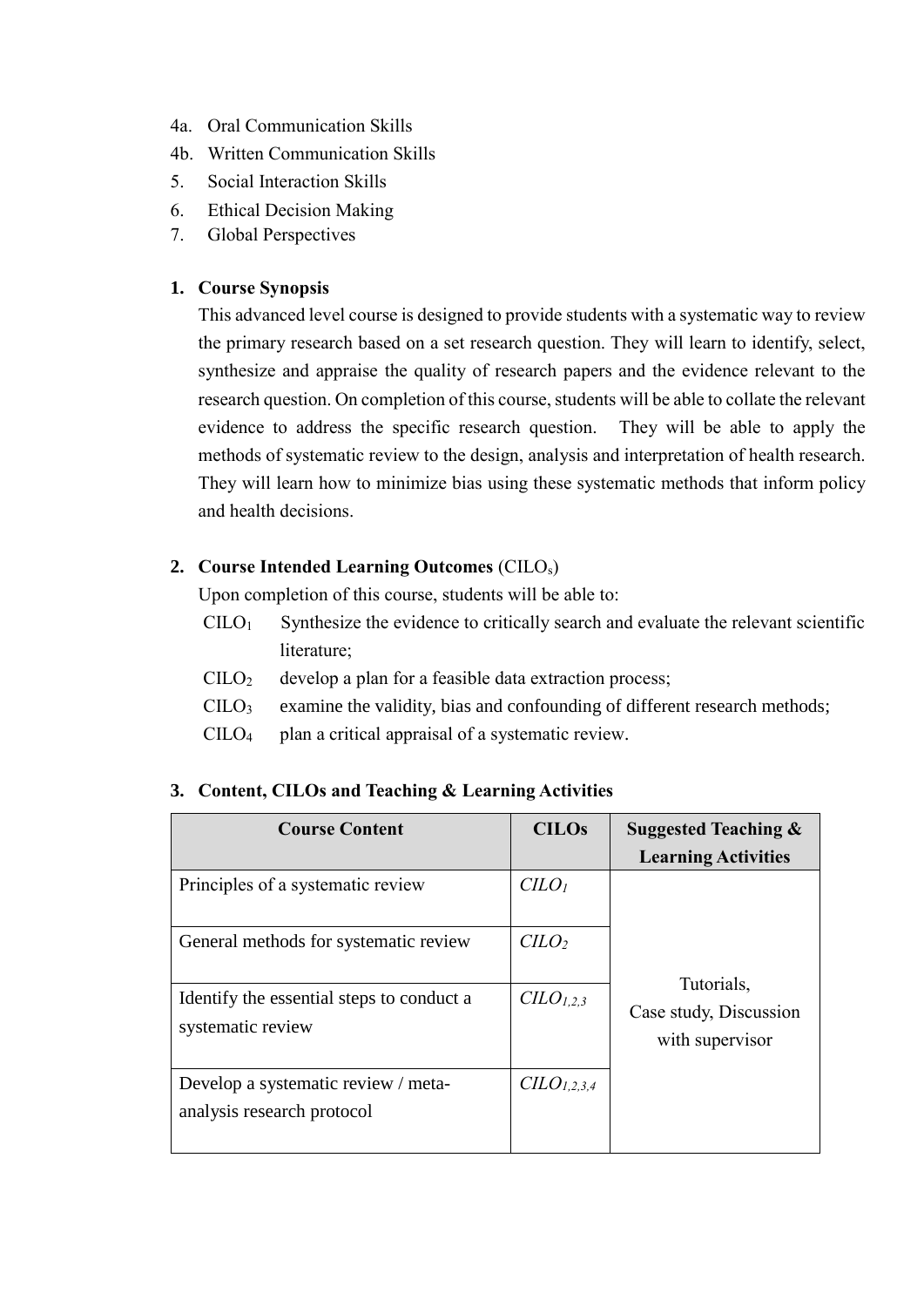#### **4. Assessment**

| <b>Assessment Tasks</b>                       | Weighting $(\% )$ | <b>CILO</b>          |
|-----------------------------------------------|-------------------|----------------------|
| (a) Tutorials:                                | 20%               | $CLO1-4$             |
| Students are required to have tutorials with  |                   |                      |
| the supervisor on various topics covering the |                   |                      |
| contents of the course.                       |                   |                      |
| (b) On-line discussion:                       | 20%               | $CLO$ <sub>1-4</sub> |
| Students are required to have discussion and  |                   |                      |
| give feedback to their supervisors on various |                   |                      |
| topics covering the contents of the course.   |                   |                      |
| (c) Individual assignment:                    | 60%               | $CLO$ <sub>1-4</sub> |
| Students are required to submit an assignment |                   |                      |
| to plan a critical appraisal of a systematic  |                   |                      |
| review with full details                      |                   |                      |

### **5. Required Text(s)**

Higgins, J. P. T., Green, S. (editors).*Cochrane handbook for systematic reviews of interventions.* Version 5.1.0 [updated March 2011]. The Cochrane Collaboration, 2011. Available from [www.cochrane-handbook.org](http://www.cochrane-handbook.org/)

#### **6. Recommended Readings**

- Boland, A., Cherry, M. G., Dickson, R. (2013). *Doing a systematic review: A student's guide.* London: Sage Publication Ltd.
- Centre for Reviews and Dissemination. (2008). *Systematic reviews: CRD's guidance for undertaking reviews in health care*. CRD, University of York: York Publishing Services Ltd. Available from: [http://www.york.ac.uk/inst/crd/pdf/Systematic\\_Reviews.pdf](http://www.york.ac.uk/inst/crd/pdf/Systematic_Reviews.pdf)
- Gough, D., Oliver, S. & Thomas, J. (2012). *An introduction to systematic reviews.* London: Sage Publication Ltd.

Hemingway, P. & Brereton, N. (2009). What is a Systematic Review?. *What*  is ...? series, (2<sup>nd</sup> ed), Available from: [http://www.medicine.ox.ac.uk/bandolier/painres/download/whatis/Syst](http://www.medicine.ox.ac.uk/bandolier/painres/download/whatis/Syst-review.pdf)[review.pdf](http://www.medicine.ox.ac.uk/bandolier/painres/download/whatis/Syst-review.pdf)